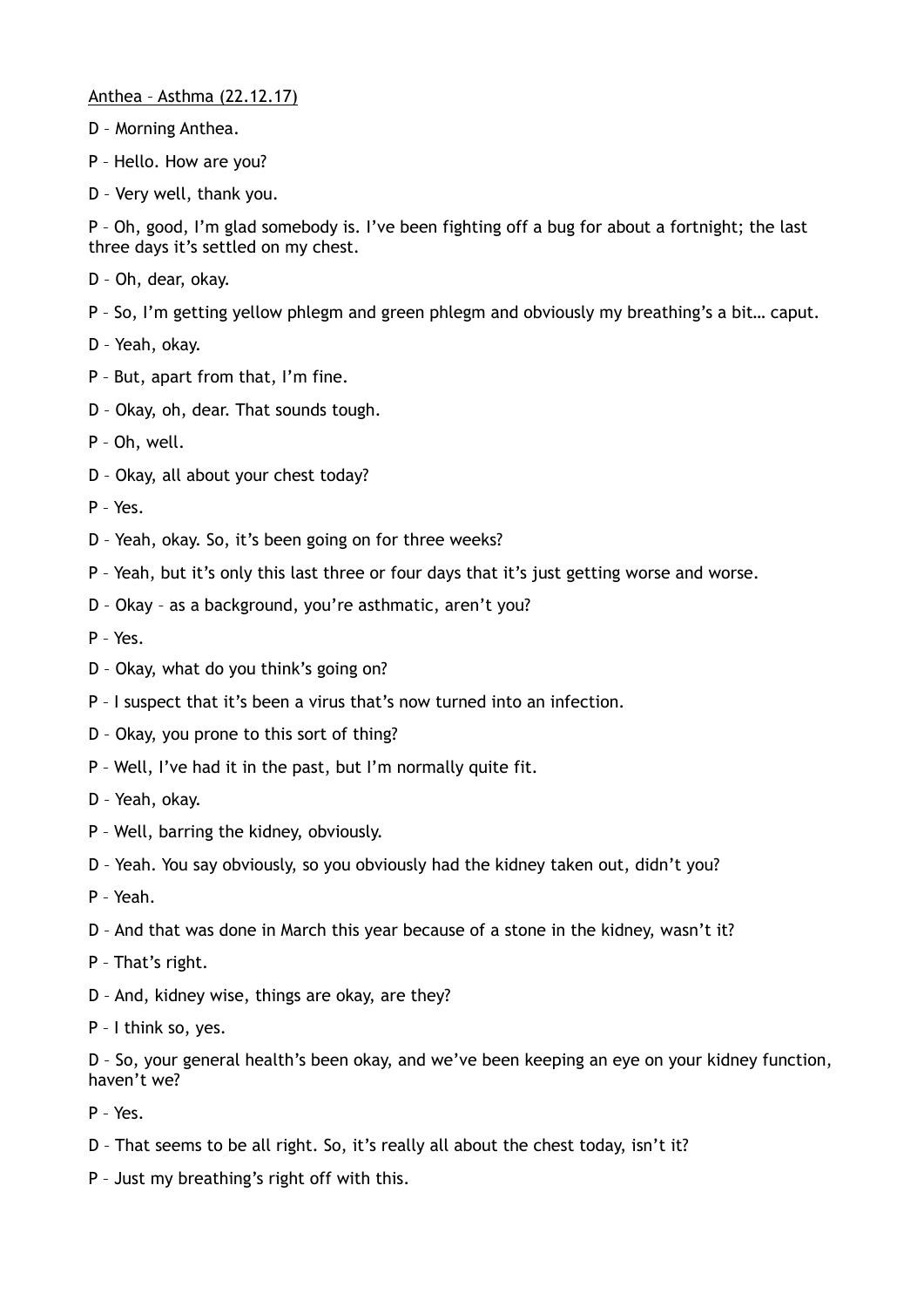D – Yeah. Right off? What's your worst fear, if you have one?

P – Well, it's Christmas in a few days, so that there'll be no doctor and my chest will be worse than it is now.

D – Okay. Just to check, have you ever been particularly bad with your asthma and needed admission to hospital?

- P I've never needed to go into hospital about it, no.
- D No, okay, and what treatments have you had in the past, when your chest has been bad?
- P Antibiotics and steroids a couple of times.
- D Okay, and what were you thinking I might do for you today?
- P See if it is actually an infection and treat it appropriately.
- D Sure, okay, alright. Can I check you're not a smoker?
- P No, I'm not.
- D And who's at home with you?
- P My husband and two adult children.
- D What do they want me to do for you for Christmas?
- P Well they would like their dinner, I'm sure.
- D Sure, so to get you fixed up then.
- P Yeah.
- D And you were thinking, either steroids or antibiotics or possibly even both.
- P Or maybe not necessary.
- D Or see how we go; make a plan of action so that you can decide what you need to do.
- P Well, yes.
- D Good. Work-wise, are you working, apart from looking after a family?
- P I work from home for my husband, so I'm all right there.
- D Good, and what does work involve?
- P Data input.
- D And you're still feeling up to doing that at the moment?
- P I haven't felt up to doing anything, yesterday I hardly got out of bed.
- D Can I check there's nothing more serious going on, if that's okay?
- P By all means.
- D Does it hurt when you breathe?
- P I can feel tightness.
- D Okay, so it just feels a bit tighter than usual?
- P Yes.
- D Does it hurt on one side or the other, or just generally a bit tight?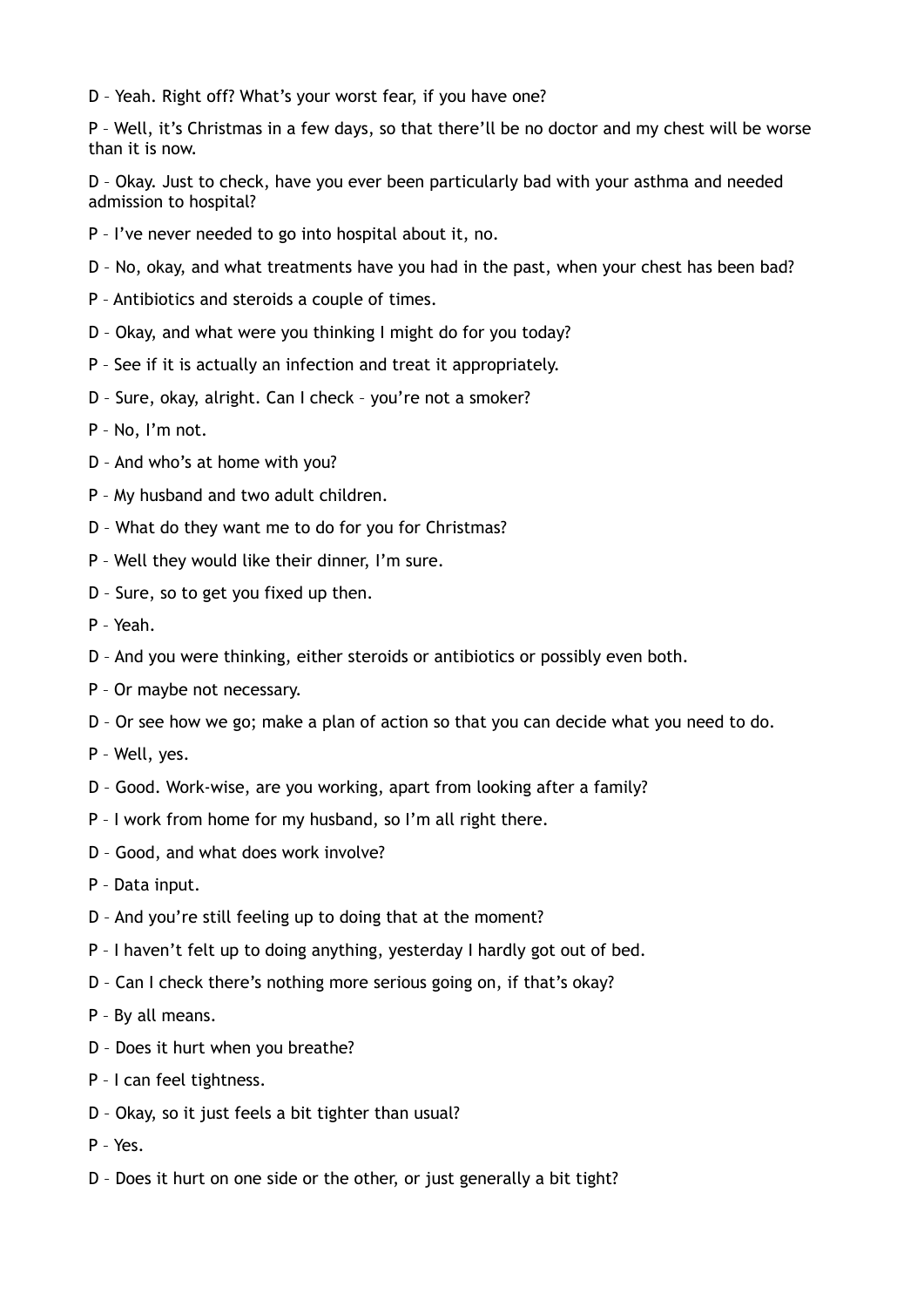- P Just generally.
- D Okay, but you feel out of breath with it?
- P Yes.
- D Okay, so a bit wheezy?
- P Yeah.
- D Yeah, okay. Coughing anything up?
- P Yes, I've got yellow and green phlegm, but it's not coming up very much, it's just bits.
- D Okay. Blood?
- P No blood.
- D Okay, and how's your weight been?
- P My weight? It's put on about a stone since I had my kidney out.
- D Okay. What do you put that down to?
- P Probably comfort eating.
- D Is that something that you want to have any help with or…
- P Well…

D – It's not particularly what you were here about, but I guess we can touch upon that if we get the chance.

P – Well, I think partly it's my age, partly it's that I'm not as active as I used to be, and I have been on a diet for quite a bit of the year, but I lose a bit, but I give up and I put it back on.

D – Yeah. Any particular thoughts about—you mentioned it was linked to having the kidney operation, is that because you've been less active?

P – I think that's because I was pretty much incapacitated for a couple of months.

D – Yeah, okay.

P – I couldn't sort of eat… I could only eat things that I fancied, as opposed to things that were good for me.

D – Sure, shall we come back to that at the end of the consultation if we get the chance? It sounds like your chest is the priority at the moment, doesn't it? Okay, would you mind slipping your jacket off for me? Been sweaty?

- P Oh, absolutely.
- D Hot?
- P Yes. Or freezing.
- D Not been abroad anywhere?
- P I haven't been anywhere exciting at all.
- D No pain in your face at all?
- P No, not really.
- D Your hearing's okay?
- P Yeah.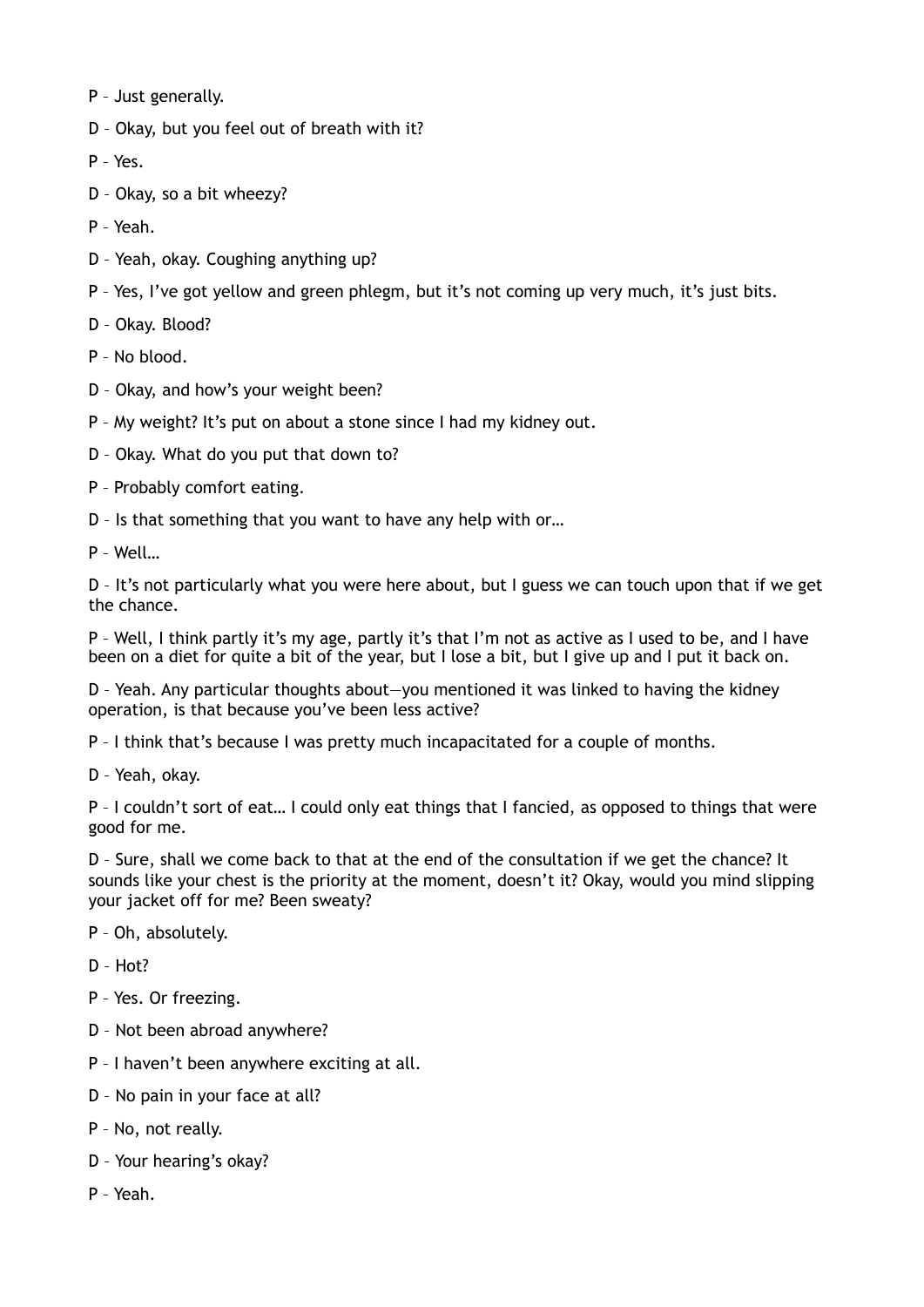D – Open your mouth. Breathe in. If you stand up for me, and turn around. So, your temperature is normal, that's good. Breathe away through your mouth. That's lovely. Would you mind doing a peak flow reading, if you stay standing. You've used one of these before, so if you take a deep breath in and blow out, hard and fast.

P – [coughing] Oh, dear.

D – Have another go, deep breath in. Lips right around the edge of the plastic. 210, see if you can beat that, I'm sure you can. Hard and fast, go.

P – [coughing]

D – Give it one last go. Make sure your lips are sealed around the plastic tube and hard and fast. You're quite tight aren't you – we got 230 as the best of your three readings there, that's lovely.

P – It's not really, is it.

D – If you pop your finger in there, that's lovely. Now, do you have a self-management plan for your asthma already?

P – Yes.

D – You do, okay, and on that self-management plan it will often suggest that when you're much tighter than usual, we think about using a course of steroids.

P – Ah, right.

D – So, what I suggest that we do today, if you want, is give you a short course of steroids to help settle things down. So, your oxygen numbers are good, so 98%. Pulse is a bit fast, but your rate of breathing is okay. So, you've breathed 14 times in one minute there, that's lovely. Your pulse is a little bit faster – 110. You've got some options at the moment, in terms of what's going to be most helpful to you. You were thinking either antibiotics or steroids, and here are the pros and cons of each approach, all right?

P – Yeah.

D – So, steroids will often bring that wheezing down, which you were thinking was probably triggered by a cold – if your wheezing isn't improving over two or three days, then probably a course of steroids will help that wheeze settle down, and you may choose to use that today. The steroids can irritate your stomach, so they should be taken after food; they can give you a bit of a buzz, a bit more energy.

P – Oh, I could do with that.

D – Okay. So, take them after food, but if they cause irritation to your stomach then stop using them.

P – Right.

D – So, I'm going to give you a three-day course, and that can be extended to a six-day course if you needed it. Does that sound reasonable?

P – Yes.

D – If things are not picking up, or you've got a persistent fever, then it may be worthwhile considering antibiotics. Your chest sounds okay, your pulse is racing a little bit, and you're a bit sweaty today, but your temperature's okay.

P – Good.

- D Your lungs do sound okay.
- P Good.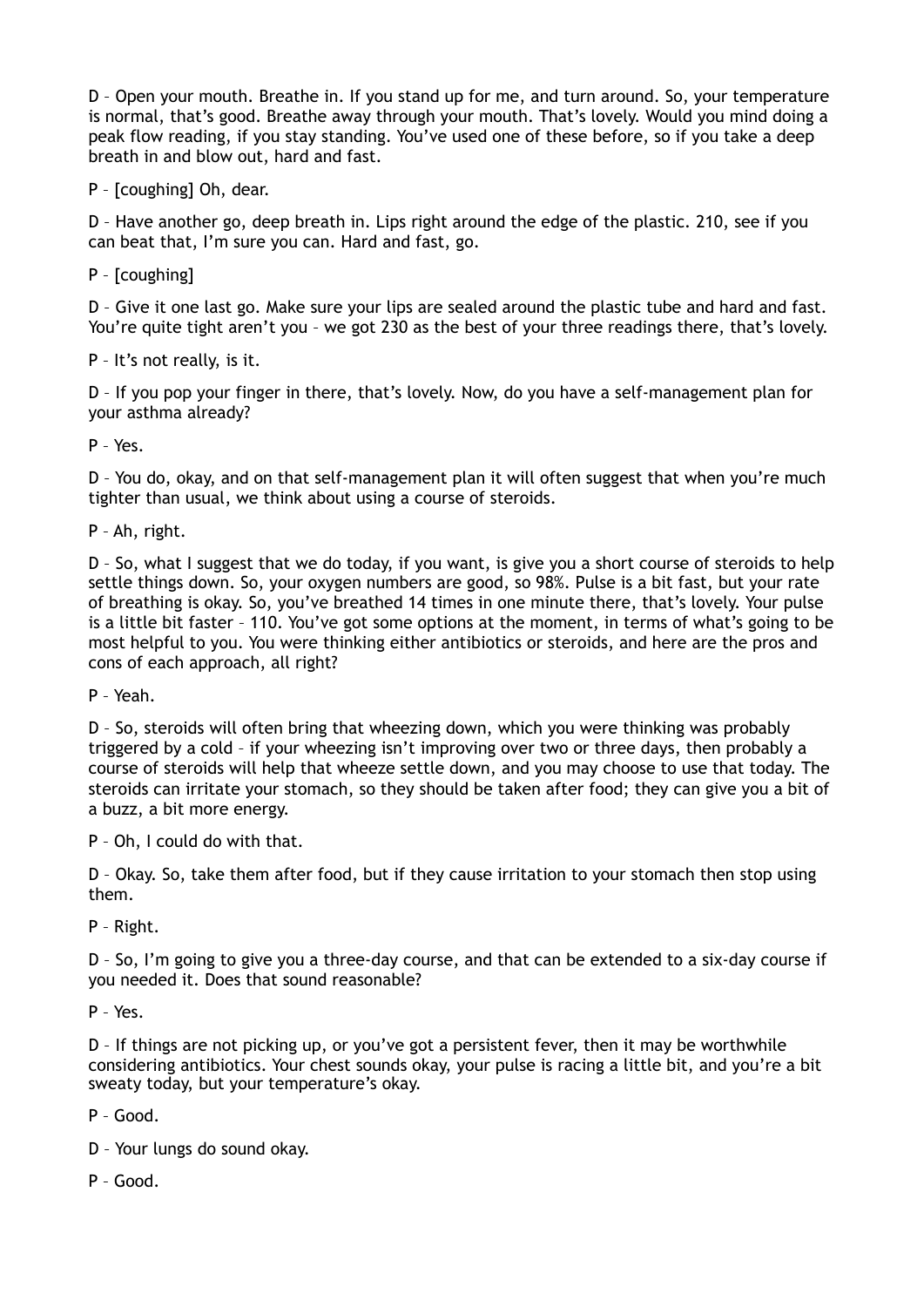D – So, it probably is a cold, rather than anything else, that's triggered your asthma to be worse than usual. Have you got plenty of your inhalers?

P – Yes.

D – And you're quite happy about how to use those when your chest is bad?

P – Yes.

D – Okay. The nurse has taught you how to use - you've got a spacer with your inhalers?

P – I've got one, yes.

D – Okay, do you use it?

P – I use it when I'm not very good.

D – Okay. Just as a recommendation, the inhalers that you use won't go into the small airways in your lungs, unless you're using the spacer – even if your inhaler technique is really good. When was the last time you saw my asthma nurse?

P – Oh, earlier on this year.

D – Did she teach you how to use the spacer?

P – I've got a spacer and I have used it, yes. But out of sheer laziness and quickness, if I'm all right, I don't use it.

D – Okay.

P – But I will use it if I'm not very good.

D – The preventer won't get into the small airways of your lungs, and therefore won't protect you from asthma being a problem to you unless you use it on a regular basis.

P – Alright, I'll use it.

D – Would you be happy to come back and see my asthma nurse?

P – Yes.

D – Would that be okay? Okay. You've got plenty of your normal inhalers?

P – I have, yes, I have. I can just use the spacer, full stop.

D – Great. You're up to date with having a self-management plan with your asthma as well?

P – Well I think so.

D – So, I'm going to give you two courses of steroids. One is to use now, if you choose to do so – take them after food, probably the best time to take them is in the morning, after breakfast because they do give you a bit of a boost to your energy levels. If you've got persistent fever, then let's give you some antibiotics, okay?

P – Right.

D – But I think at the moment, you probably won't need them, your temperature's okay. Any questions?

P – Ah, no. So, the yellow phlegm's not significant?

D – Well, the yellow phlegm is usually linked to any sort of chest infection, could be viral, could be a bacterial infection, so it's not really a guide as to whether this is needing antibiotics or not needing antibiotics.

P – All right.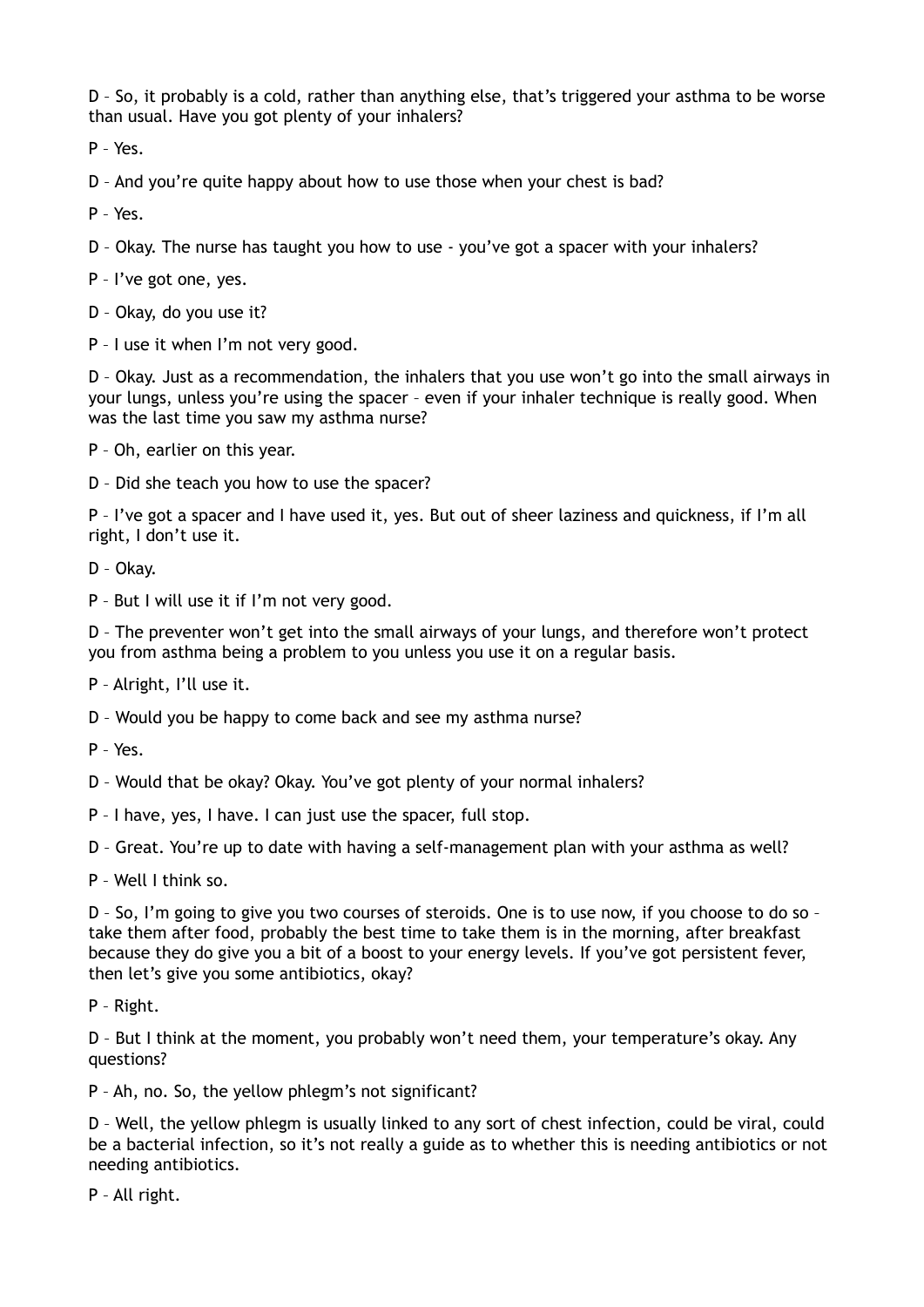D – If you start coughing up bloody phlegm or brown phlegm, then often I'm more likely to do so, or if you've got a persistent fever, then I'll often suggest that we use antibiotics. If you really wanted to, with it being Christmas now, I can give you some standby antibiotics and you could always use those if you've got persistent symptoms or your fever is not settling – what do you think?

P – I think that might be a good idea, in view of the time of year.

D – Sure, let's do that.

P – I can't take penicillin.

D – Okay. Have you been okay with taking doxycycline in the past?

P – That's one of the ones I can take, yeah.

D - Now, in relationship to the fact that you're taking a tablet called lisinopril, when you've got a persistent fever, it's important that you're aware—so, either a persistent fever, vomiting or diarrhoea, under those circumstances, you need to skip taking your lisinopril for 24 hours while you're poorly.

P – Right.

D – So, if you had a fever at the moment – obviously you don't, but if you did – you'd have to skip taking it for 24 hours, does that make sense?

P – Right.

D – I'll give you a written booklet about that, just to guide you as to what you're doing with that. So, the intention is that the doxycycline and the antibiotics are a standby treatment that aren't to be used unless you've got a persistent fever or if your symptoms are getting worse, okay?

P – Yes.

D – The steroids, it seems reasonable, because your peak flow is quite low at the moment, to take a three-day course and go back to using your spacer every time that you use your inhaler – otherwise it's just not going to where it's needed.

P – Okay.

D – And it's probably sensible in due course, to go back and see the asthma nurse and make sure that you're okay about everything.

P – Okay.

D – Okay, any questions for the moment?

P – No, I think that's quite enough.

D – Okay. Right, so what are you going to say to your husband when you get back home, about what we've planned to do today?

P – I'm going to say I'm going to take this three-day course of steroids and I'm going to be fine.

D – Great, okay, and if you're not fine?

P – Well I'll have to come back.

D – Okay, which we're very happy to do, very happy to see you urgently if you're breathing is becoming more distressing, but I would expect within two or three days that your breathing would be a lot more comfortable, you'd be a lot less breathless, and your wheezing should be less of a problem. Okay?

P – Right.